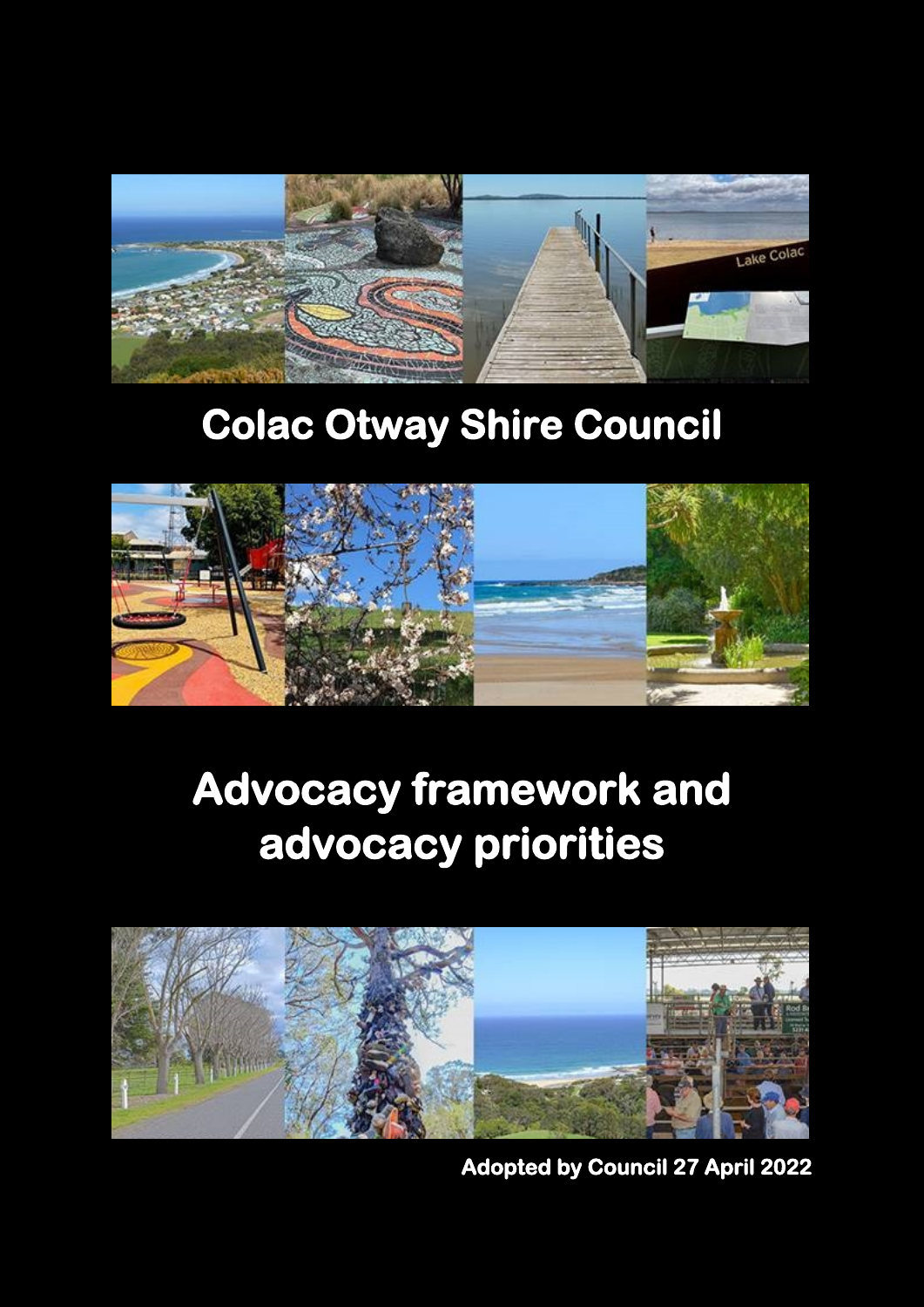#### **Acknowledgement of Traditional Owners**

Colac Otway Shire Council acknowledges the Gulidjan and Gadubanud peoples of the Eastern Marr nation, past, present and emerging, as the traditional owners of the Colac Otway Region.

Council recognises the enduring culture of traditional owners and their connection to the land and water. Their living traditions inform, build and strengthen a shared understanding and value of the Colac Otway Region and its unique heritage and future prosperity.

These traditions and connections to land and water also help Council to ensure that this region and its unique environment can be protected and celebrated by the current and future generations of residents and visitors to this region.

#### **Table of Contents**

#### **INTRODUCTION**

- Why is advocacy important?
- When is advocacy important?

#### **PART 1: COUNCIL'S APPROACH**

- What does council's advocacy look like?
- What are our advocacy principles?
- What are our advocacy categories and priorities?

#### **PART 2: COUNCIL'S ADVOCACY PRIORITIES**

- Table 1 Regional and shared priorities
- $\bullet$  Table 2 Municipal priorities
- Table 3 Local priorities and quick wins
- Table 4 Former advocacy priorities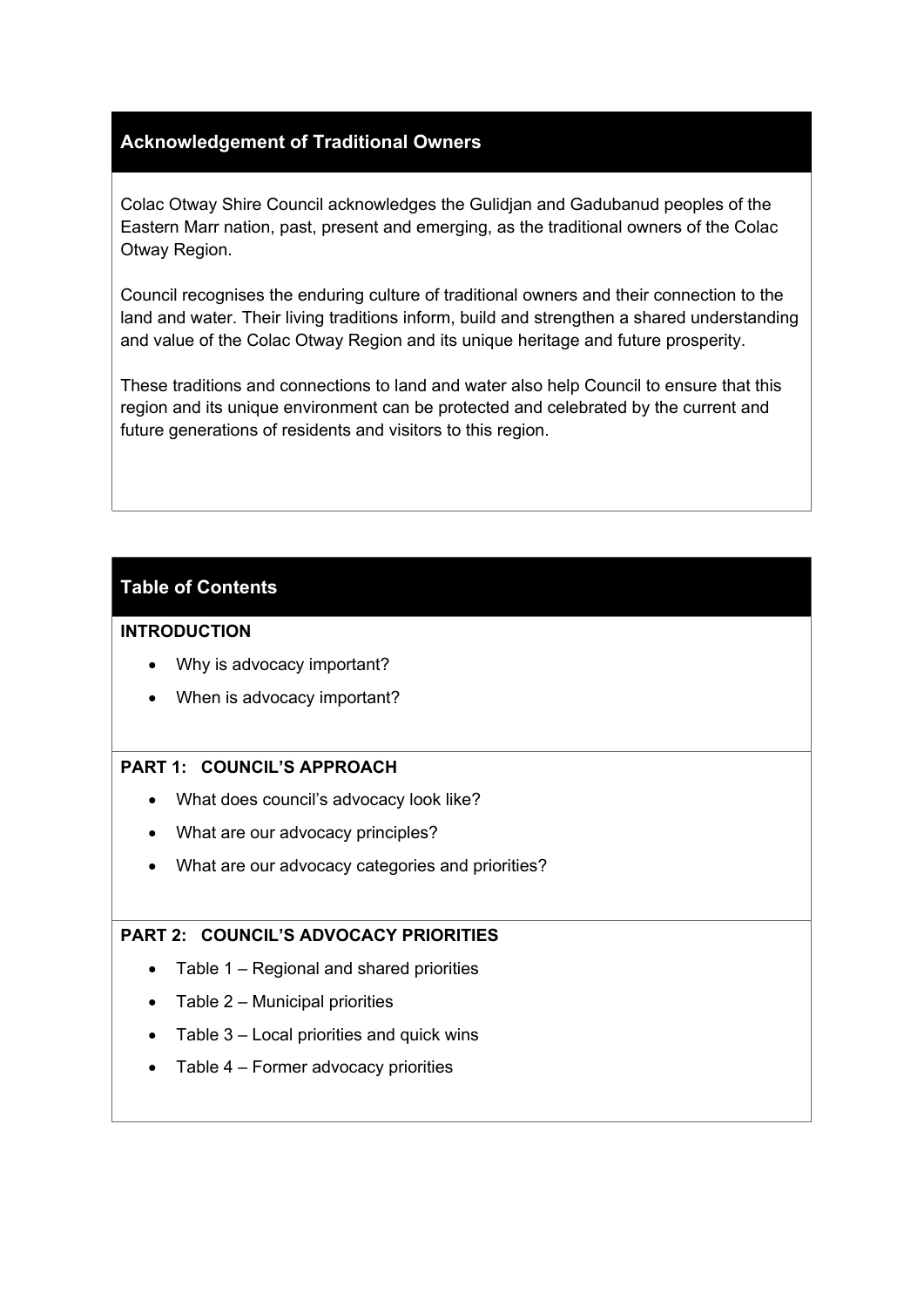## **INTRODUCTION**

## **WHY IS ADVOCACY IMPORTANT?**

The Colac Otway Shire Council (Council) supports its municipal community by delivering a wide range of services, projects and programs, facilities and infrastructure. Council also plans and regulates a variety of activities that occur across the Shire.

We can think of Council's various roles through five general groupings as follows:



Many community needs and aspirations remain outside local governments' direct authority and are controlled or heavily influenced by other levels of government, and the private and community sectors. Advocacy therefore remains a critical role for Council to deliver important outcomes for the community.

Council can progress a range of social, environmental and economic matters that are beyond Council's remit and capacity by:

- i. Participating in regional planning and partnerships to ensure Colac Otway aspirations and needs are included in strategic plans; and
- ii. Raising awareness of our community's interests when engaging with other levels of government.

This document provides a framework to support the setting of advocacy priorities so that advocacy initiatives are designed and delivered in the most efficient and effective way. The framework has two parts:

- 1. Part One: Council's approach
- 2. Part Two: Council's priorities.

The priorities in Part Two should be reviewed at least annually to ensure Council's focus remains relevant to new issues or opportunities. As things are achieved, Part Two will be updated to show progress and to provide transparency to the community.

When Council has affirmed its current priorities and intends to take a lead or partner role, officers will develop an advocacy plan for the specific priority. The plan will consider the most appropriate advocacy approach including key messages, decision-makers and influencers, and methods of advocacy. The advocacy plans will be shared with councillors and partners to ensure all efforts are understood and aligned.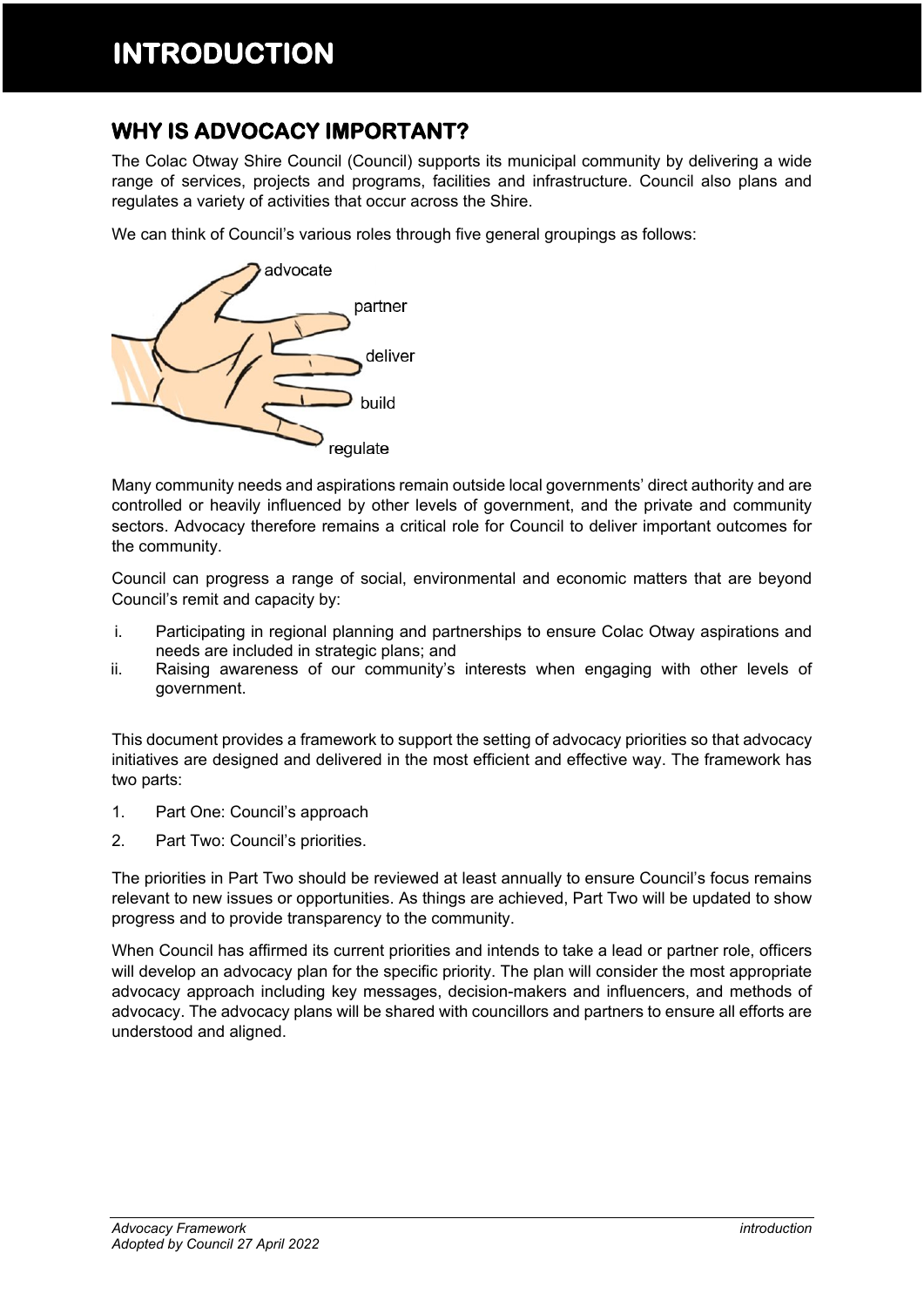## **INTRODUCTION**

## **WHEN IS ADVOCACY IMPORTANT?**

Advocacy takes time and effort, and this equates to financial investment. This means Council needs to focus on advocacy when it is most needed or most likely to be successful.

It is also important that Council and the community understand the difference between:

- Priority projects Council will have many priority projects that are important to its community but be successfully progressed at the same time; and
- Advocacy priorities This is a targeted list of initiatives drawn from Council's *priorities projects* and other initiatives that need targeted investment of time and effort to achieve the desired outcome.

Council will have many priority projects in its "*project pipeline*" at any time but not all are ready or need advocacy.

The steps in the project pipeline are shown in the following simplistic diagram:



Sometimes Council and the community needs help to progress infrastructure projects to the funding ready stage, and this means help is needed with project planning, design or approvals. Council may advocate for funds or partner support to take 'Step 3' of the project pipeline.

When a project is already at Step 4, Council is ready for 'Step 4' and can advocate for funding to implement or construct a project.

Sometimes for larger projects that will face a more competitive funding environment the advocacy may start earlier to start to raise awareness with key stakeholders, but this should be limited to projects that will be *funding ready* in the near future.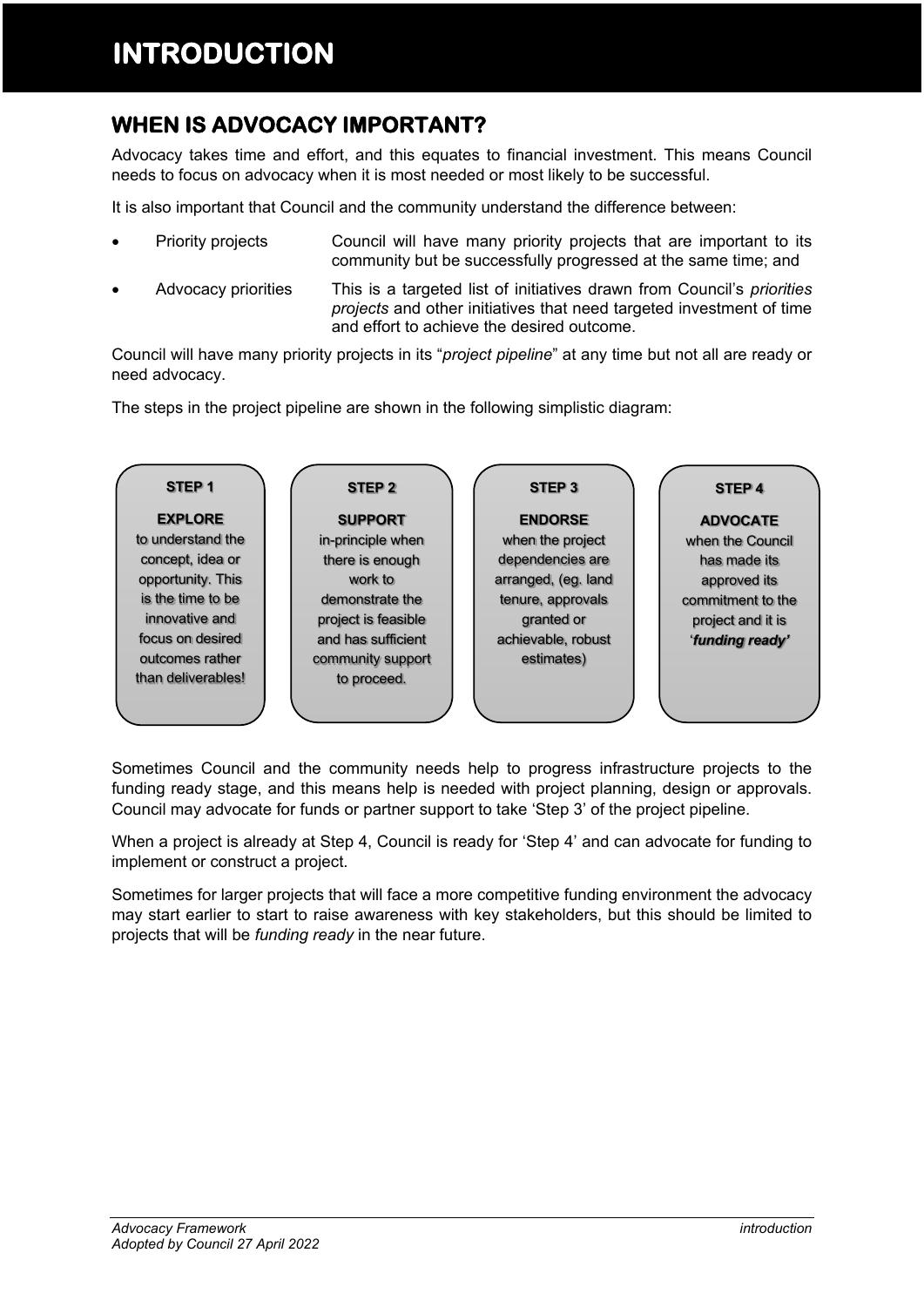

# **Part 1 – Council's Approach**

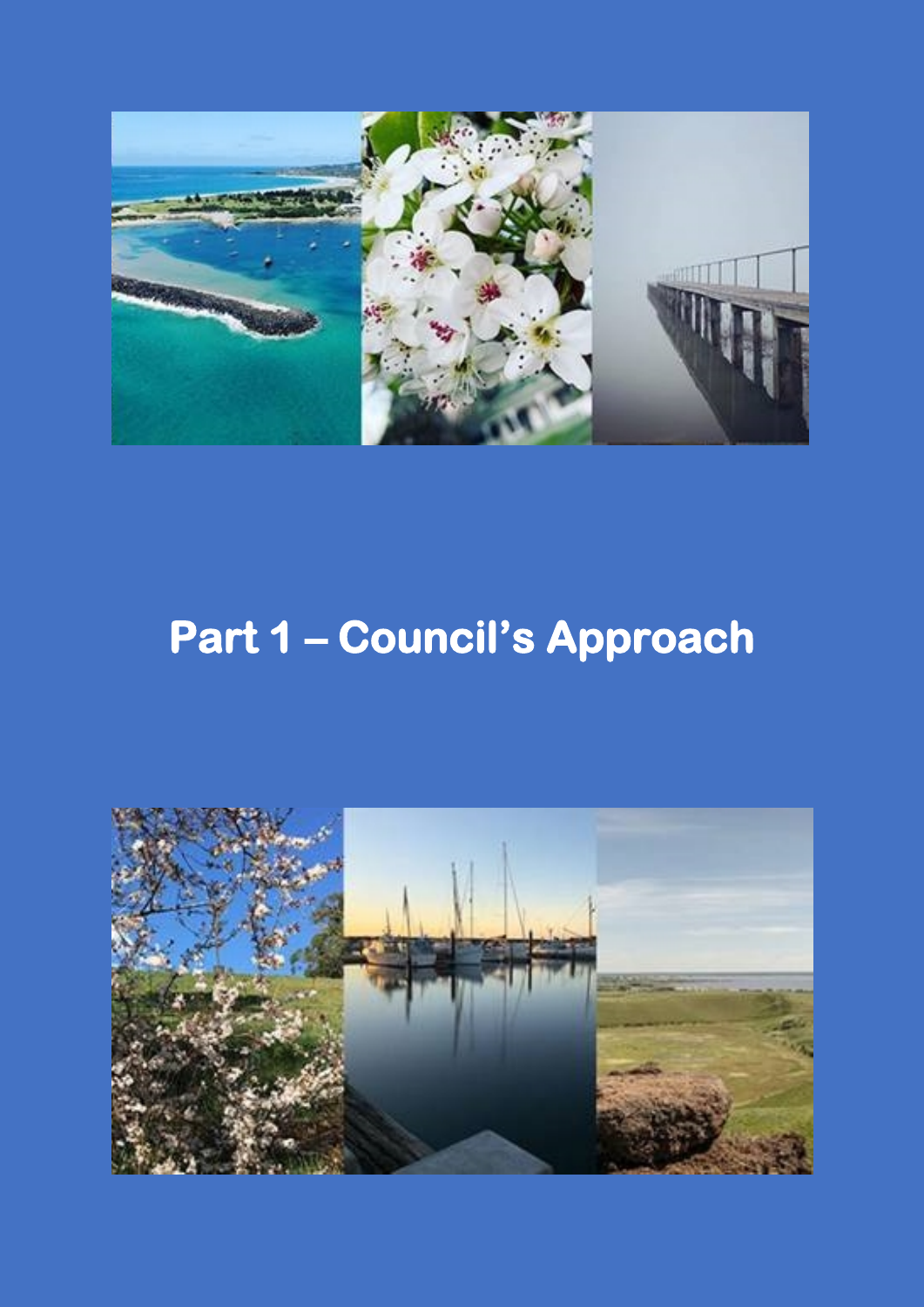## **WHAT DOES COUNCIL'S ADVOCACY LOOK LIKE?**

Advocacy is the action of influencing change in areas out of Council's direct control to bring about positive change that will ultimately improve or maintain the health and wellbeing of the community. For Council, advocacy might mean seeking external funding or in-kind contribution to a project, a new/changed policy or position, or another outcome that is important to the community.

Advocacy initiatives can be delivered in many different ways and Council will identify the most appropriate forms of advocacy to achieve its desired outcomes. Some common forms of advocacy will include:

#### **Formal submissions**

This generally involves communicating Council and community interests, views or experiences to other levels of governments and other regularity bodies, seeking input to their decision-making processes.

#### **Public awareness initiatives**

Public awareness campaigns are used to provide the community with the knowledge and awareness to help them to make informed decisions regarding their involvement or response to issues, action or events that have the potential to affect them in a substantial way.

#### **Policy statements**

These statements may be published in Council's formal strategies or policy documents, or as stand-alone statements. They support a clear and consistent position of Council's key issues.

#### **Campaigns**

For issues that require long term or significant attention, dedicated campaigns are undertaken to help raise awareness of an issue and call for action to bring about positive change, eg. social and affordable housing outcomes.

#### **Presentations**

Where council holds a strong view on an issue out of council's direct control, of seeks direct support such as for funding of a priority project, Council will present its position in person and/or writing to local State and Federal Members of Parliament and Ministers.

Some issues or initiatives will need more than one form of advocacy.

Council may partner with others in its advocacy efforts, or act alone. Council may also advocate on behalf of others when they need help to achieve outcomes that are important to our region and where we have a shared interest.

When Council determines that a project or initiative is an advocacy priority, it should be clear about the role it will take (lead, partner, support) and be sure it has the capacity to successfully fulfil that role. Council should also be clear about any financial commitment it will make to the project or initiative. Council should only advocate to implement infrastructure when the initiative is 'funding ready'.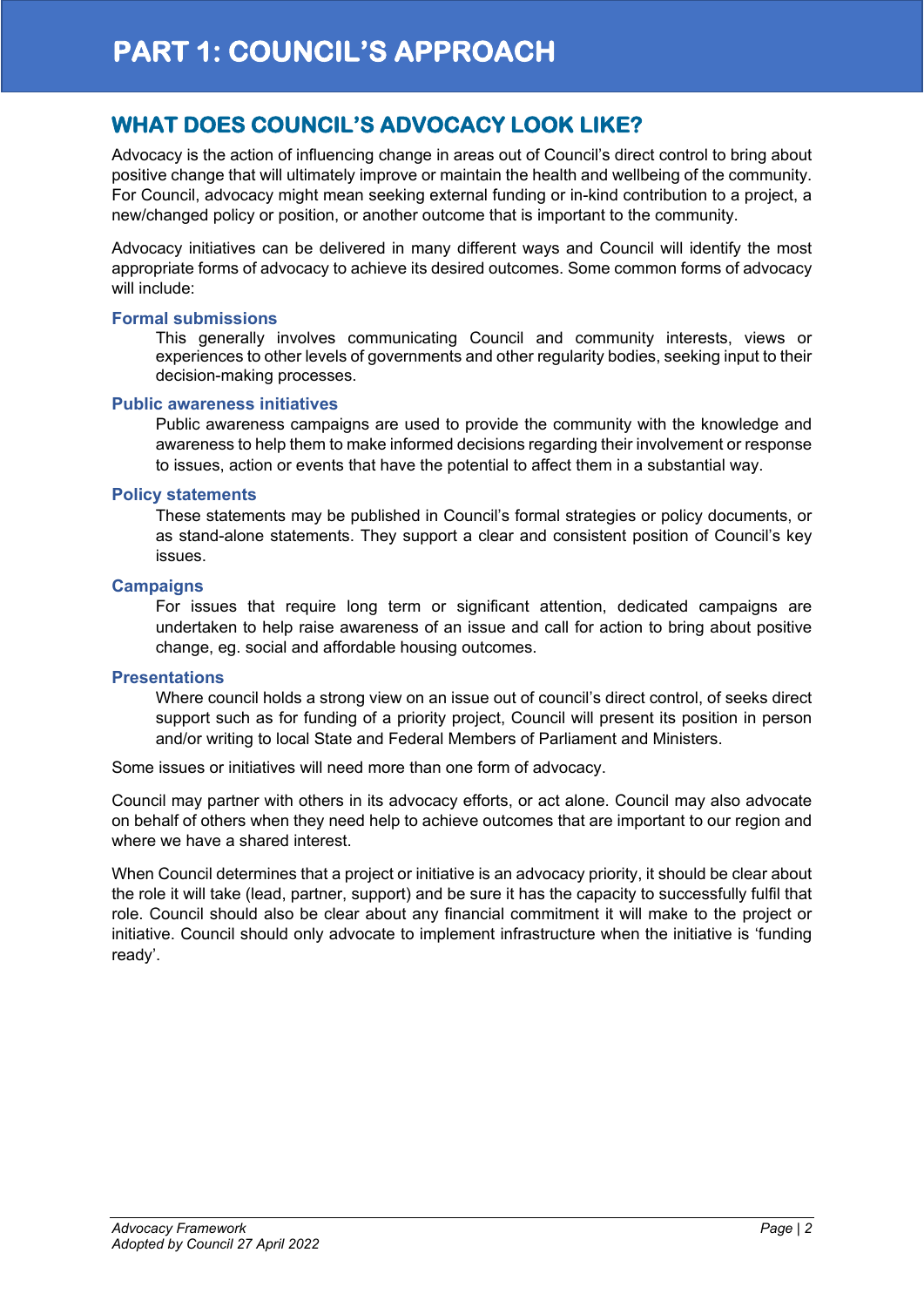## **WHAT ARE OUR ADVOCACY PRINCIPLES?**

There are many projects, issues, causes or beliefs that Council can advocate on and many different methods or approaches Council can use to delivery it advocacy message.

Council must ensure its resources are used to their maximum potential and focused on areas with greatest likelihood to see positive change.

The following advocacy principles will underpin all of Council's advocacy approach.

#### **Strategic**

Advocacy messages and approaches must align with key strategies, plans and policies for our municipality and our key partners that include the G21 Regional Alliance, SouthWest Alliance, Barwon Region or Large Rural Shires group.

#### **Evidence based**

All forms of advocacy should be supported by accepted evidence in line with Council's plans, policies and strategic directions.

#### **Constructive**

All forms of advocacy should be framed positively and where appropriate propose constructive solutions, or genuine approaches to address issues of concern.

#### **Collaborative**

Where ever possible Council will consult with or partner with relevant organisation or groups when developing, supporting or delivery advocacy initiatives

#### **Timely**

Council will focus advocacy efforts and resource investment strategically (eg. aligned to funding programs or election cycles) to maximise likelihood of positive outcomes.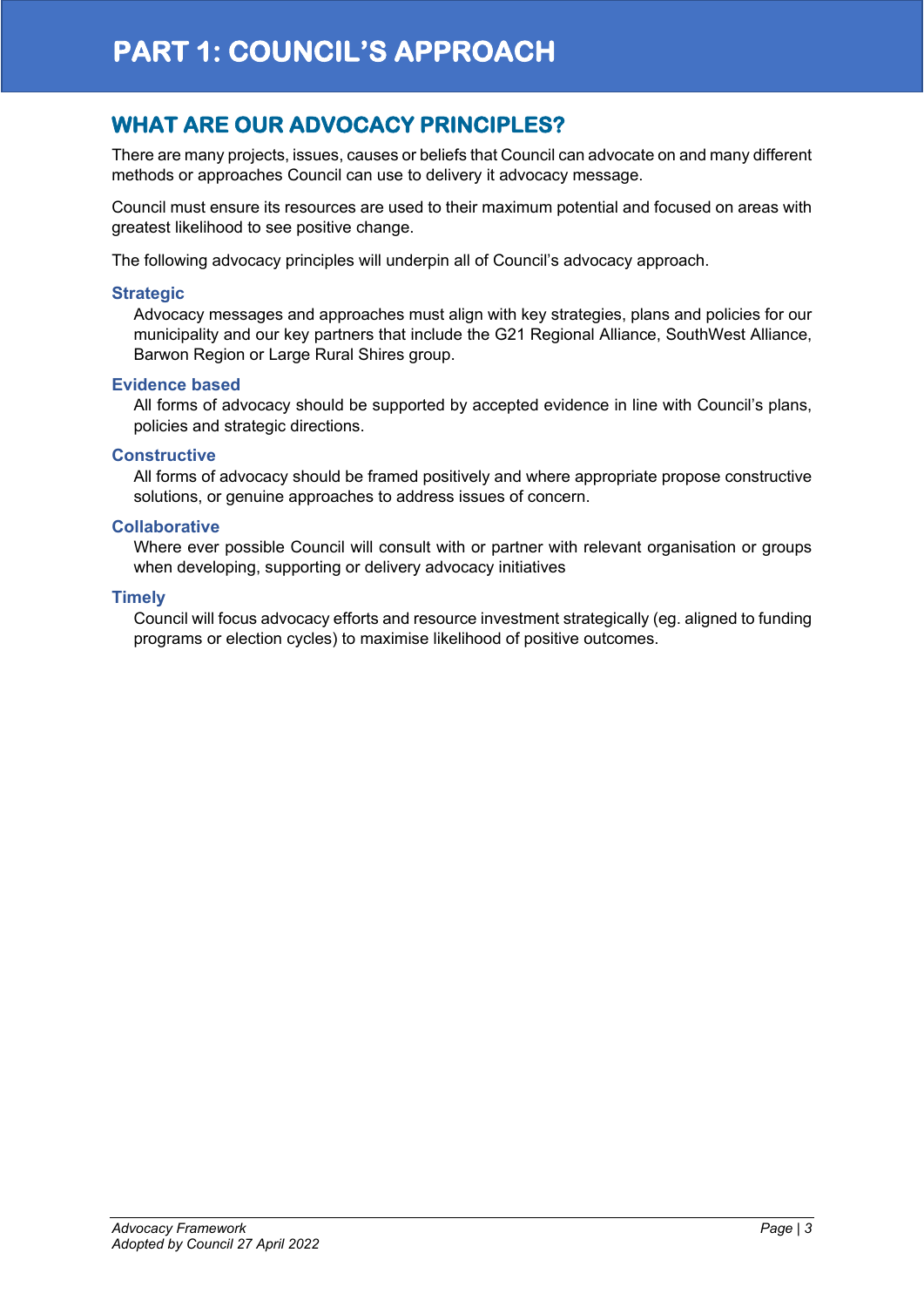### **WHAT ARE OUR ADVOCACY CATEGORIES AND PRIORITIES?**

Not all projects and initiatives need active advocacy. Some will already have a strong chance of success through evidence-based assessments, strong policy alignment, effective relationships with partners or external opportunities such as elections.

Different circumstances create a higher level of urgency, effort and importance at different times.

Priorities also change from year to year, depending on community need and the political environment, as well as changes in importance in the local and regional environment. This means that Council should review its advocacy priorities at least twice-yearly and more often if needed.

To help determine appropriate resourcing and timing of advocacy priorities, consideration should be given to the following:

 Contribution to achieving strategic objectives contained in the Council Plan 2021-2025 which has the following strategic themes:

Theme 1: Strong and Resilient Economy

Theme 2: Valuing the Natural and Built Environment

Theme 3: Healthy and Inclusive Community

Theme 4: Strong Leadership and Management.

- Contribution to achieving strategic objectives contained in other strategic plans of Council or its regional partners.
- Contribution to addressing significant risks or challenges faced by Council or the municipal community.
- Council's capacity to meet any commitments required if the advocacy is successful.
- Preparedness of Council, community and key partners to implement if the advocacy is successful.
- Fit with political cycles and priorities of other levels of government.

Further to the above, advocacy priorities will also grouped into one of the following advocacy categories:

- 1. Regional and shared priorities
- 2. Municipal priorities
- 3. Quick wins for local communities.

Council may be asked to provide Letters of Support for projects, priorities or initiatives developed and led by community groups or businesses. Where these are identified as advocacy priorities in Part 2 of this document a letter will be provided. For other proposals, the Mayor and Chief Executive Officer will discuss the alignment of the proposal to the matters outlined above.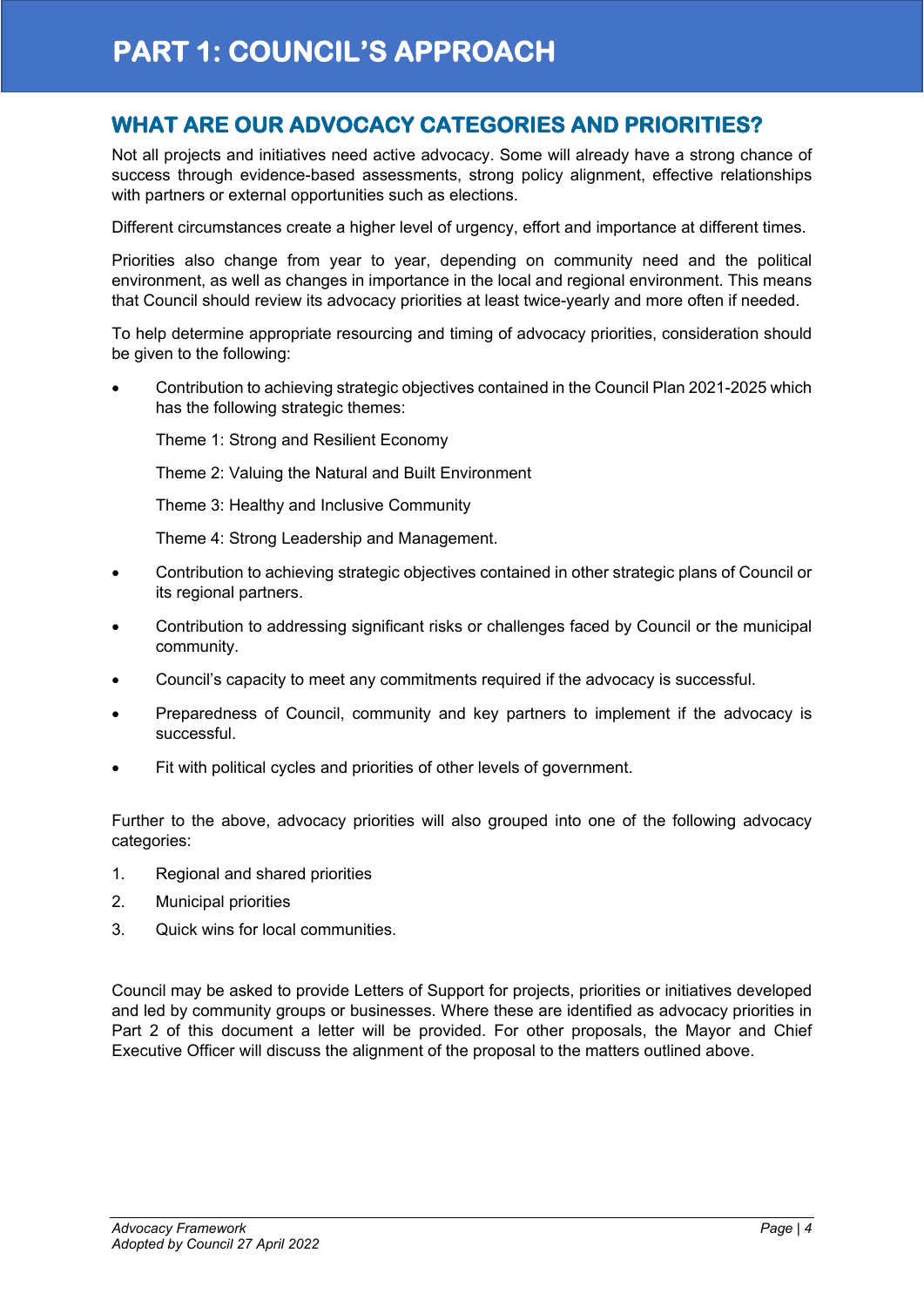

# **Part 2 – Advocacy priorities**

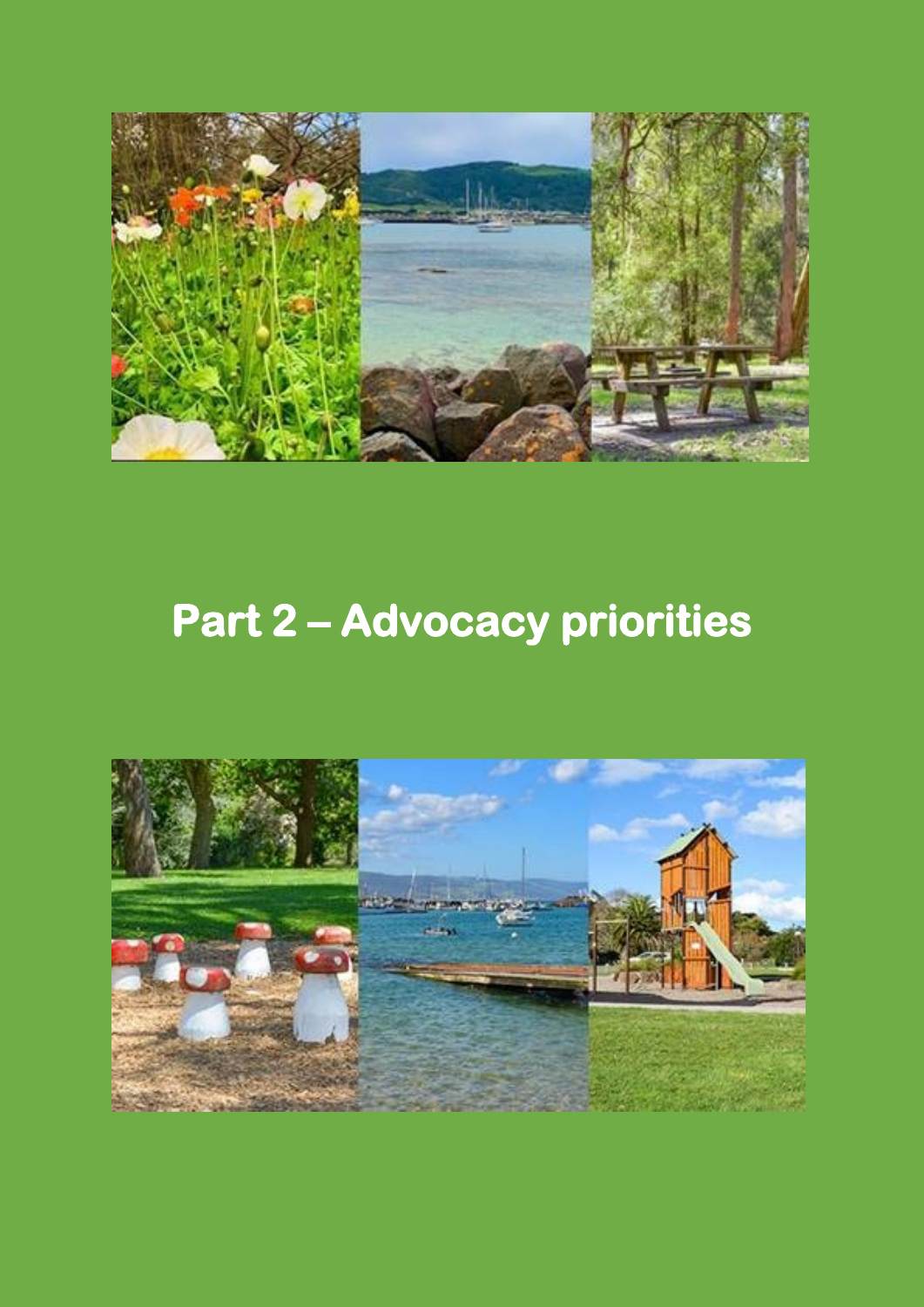### **TABLE 1 – REGIONAL AND SHARED PRIORITIES**

| <b>Priority</b>                                                                                                                                                                                                                                                                                          | <b>Partners</b>                                                                                         | <b>Council's</b><br><b>Role</b> |
|----------------------------------------------------------------------------------------------------------------------------------------------------------------------------------------------------------------------------------------------------------------------------------------------------------|---------------------------------------------------------------------------------------------------------|---------------------------------|
| Regional social and affordable housing<br>Advocacy to Federal Government will primarily focus on<br>policy and regulatory changes. This will complement<br>advocacy to State Government for regulatory change and<br>ongoing funding for social and affordable housing solutions                         | $\bullet$ G21<br>$\bullet$ SWVA<br>$\bullet$ MAV<br>$\bullet$ ALGA<br>• Apollo Bay Housing<br>Taskforce | Partner                         |
| <b>Community rail services and fast rail</b><br>Advocacy to State Government to increase rail services to<br>and through Colac                                                                                                                                                                           | $\bullet$ G21<br>$\bullet$ SVWA                                                                         | Partner                         |
| <b>Heritage protection</b><br>Advocacy to State Government to fund Council's to:<br>(i) research and prepare planning scheme amendments to<br>help manage heritage places for future communities<br>(ii) to implement further VicSmart provisions to streamline<br>planning for applicants and councils. | $\bullet$ MAV                                                                                           | Support                         |
| Regional renewable organics network<br>Advocate for funding for the RRON facility planned for<br>Black Rock, Breamlea, recognising its potential as a<br>flagship as a Regional Circular Economy project delivering<br>economic and environmental outcomes                                               | • Barwon Water<br>• G21 Councils                                                                        | Support                         |
| <b>Circular economy reforms</b><br>Advocate to State Government to:<br>(i) fund Councils to support implementation of Circular<br>Economy reforms, and<br>(ii) facilitate waste and resource reforms upstream and<br>downstream of kerbside collection.                                                  | $\bullet$ MAV<br>$\bullet$ Waste and<br><b>Resource Recovery</b><br>Groups                              | Partner                         |
| <b>Key skills programs</b><br>Advocate to State Government to expand the women<br>building surveyors program, and explore similar programs<br>for other key skills shortages including Environmental<br>Health and Town Planning.                                                                        | $\bullet$ MAV                                                                                           | Support                         |

Key reference documents

- **[G21 Regional Alliance Priority Projects](https://online.flippingbook.com/view/495274454/32/)**
- [Great South Coast Group Regional Priorities](http://www.greatsouthcoast.com.au/regional-priorities/)
- MAV Opportunities for the 2022 State Budget.

Council recognises that other regional priorities are important to the prosperity and wellbeing of the Colac Otway Shire communities. These may be beyond current Council's capacity to prioritise for active advocacy, however Council is committed to work with partners for regional and sector outcomes.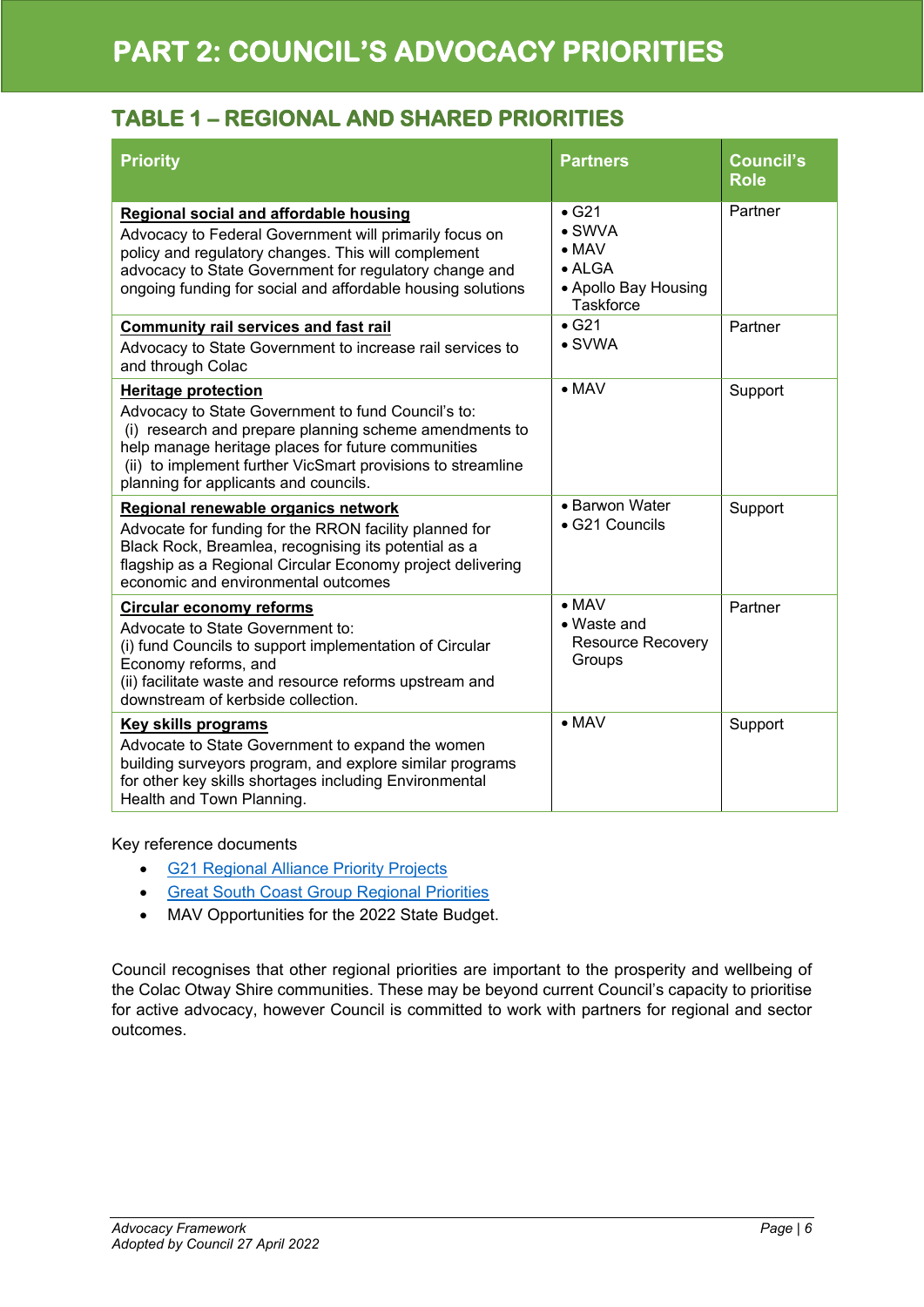### **TABLE 2 - MUNICIPAL PRIORITIES**

| <b>Colac Otway Shire priorities</b>                                                                                                                                                                                                                                                                                                                                                                                                                                                                                                                                                                                                                                                                                                                                                                                                      | <b>Total</b><br>project cost | <b>What Council</b><br>is seeking                    |
|------------------------------------------------------------------------------------------------------------------------------------------------------------------------------------------------------------------------------------------------------------------------------------------------------------------------------------------------------------------------------------------------------------------------------------------------------------------------------------------------------------------------------------------------------------------------------------------------------------------------------------------------------------------------------------------------------------------------------------------------------------------------------------------------------------------------------------------|------------------------------|------------------------------------------------------|
| Major infrastructure priorities ready for delivery                                                                                                                                                                                                                                                                                                                                                                                                                                                                                                                                                                                                                                                                                                                                                                                       |                              |                                                      |
| Victorian Blue Ocean Safety Skills Centre, Apollo Bay<br>Total redevelopment of aged lifesaving facility plus accommodation at<br>Department of Education land. The project aims to establish capacity<br>for water safety training, bluewater skill development and<br>accommodation. The proposed accommodation may also provide<br>short term worker accommodation over non-school peak periods.                                                                                                                                                                                                                                                                                                                                                                                                                                      | \$15 million                 | \$15 million<br>(seeking<br>election<br>commitments) |
| <b>Elliminyt Recreation Reserve pavilion</b><br>Replacement of sub-standard clubrooms with a contemporary multi-<br>user pavilion to support Colac South community growth and strong<br>outcomes for a healthy and connected community.                                                                                                                                                                                                                                                                                                                                                                                                                                                                                                                                                                                                  | \$4.5 million                | \$4.5 million                                        |
| <b>Forest Street Colac Upgrades</b><br>Investment needed to ensure Forest St continues to perform its role<br>as a major connector supporting industry.                                                                                                                                                                                                                                                                                                                                                                                                                                                                                                                                                                                                                                                                                  | \$1.4 million                | \$1.4 million                                        |
| <b>Apollo Bay Early Years Hub - Childcare</b><br>Apollo Bay has limited childcare service and has been supported by<br>Great Ocean Road Health. Council understands that GORH may not<br>be in a position to continue the delivery of service and has recognised<br>this need through its Early Years Hub planning which includes<br>provision for a childcare facility at the P-12 College site.                                                                                                                                                                                                                                                                                                                                                                                                                                        | \$2.2 million                | \$2.2 million                                        |
| Minor infrastructure priorities ready for delivery                                                                                                                                                                                                                                                                                                                                                                                                                                                                                                                                                                                                                                                                                                                                                                                       |                              |                                                      |
| <b>Elliminyt Recreation Reserve lighting</b><br>Proposal to upgrade sports lighting to 150 LUX to support multiple<br>recreation users.                                                                                                                                                                                                                                                                                                                                                                                                                                                                                                                                                                                                                                                                                                  | \$450,000                    | \$200,000                                            |
| <b>COPACC Floor Upgrade</b><br>Proposal is to provide structural upgrade to part of COPACC to enable<br>COPACC to optimise the use of the venue.                                                                                                                                                                                                                                                                                                                                                                                                                                                                                                                                                                                                                                                                                         | \$240,000                    | \$180,000                                            |
| <b>Priorities for project planning funding</b>                                                                                                                                                                                                                                                                                                                                                                                                                                                                                                                                                                                                                                                                                                                                                                                           |                              |                                                      |
|                                                                                                                                                                                                                                                                                                                                                                                                                                                                                                                                                                                                                                                                                                                                                                                                                                          |                              |                                                      |
| <b>Non-infrastructure priorities</b>                                                                                                                                                                                                                                                                                                                                                                                                                                                                                                                                                                                                                                                                                                                                                                                                     |                              |                                                      |
| <u>Anam Cara House Colac</u><br>Advocating to State Government for funding assistance to extend this<br>service to full year.                                                                                                                                                                                                                                                                                                                                                                                                                                                                                                                                                                                                                                                                                                            | \$1.0 million                | \$0.5 million                                        |
| <b>Colac Area Health Urgent Care</b><br>Urgent Care Centre modelling estimates a continued growth of activity<br>of 1.5-2.4 per cent per annum. This the key area of capacity constraint<br>for Colac Area Health and will necessitate additional treatment spaces<br>to accommodate existing and forecast demand. The current facility is<br>already under strain and will fall substantially below the modelled<br>facility requirements using traditional occupancy benchmarks.<br>Reconfiguration of the Urgent Care Centre should include a dedicated<br>behavioural assessment room as the lack of a purpose-built area in<br>the current facility presents an occupational violence and aggression<br>risk.<br>The expansion of facilities will be a critical element in achieving<br>effective management of the growing demand. |                              |                                                      |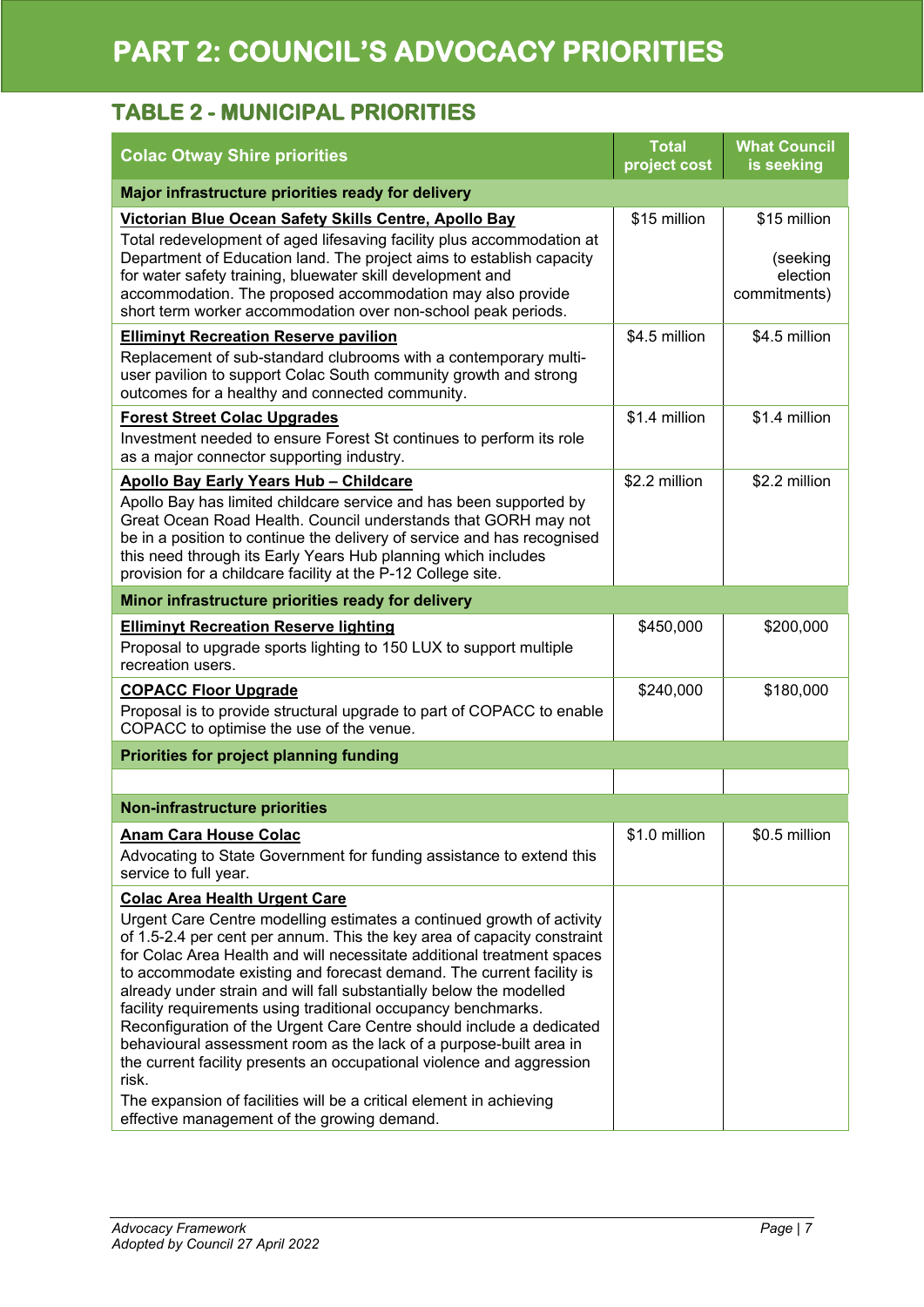## **PART 2: COUNCIL'S ADVOCACY PRIORITIES**

### **TABLE 3 –LOCAL COMMUNITY PRIORITIES AND QUICK WINS**

| <b>Local community priorities</b>                                                                                                                                                                                                                                                                                                                                                                           | <b>Total</b><br>project cost | <b>What Council</b><br>is seeking |
|-------------------------------------------------------------------------------------------------------------------------------------------------------------------------------------------------------------------------------------------------------------------------------------------------------------------------------------------------------------------------------------------------------------|------------------------------|-----------------------------------|
| <b>Gellibrand Hall, Stage 2 (construction)</b><br>Internal fit-out and upgrade to support the transition of the Gellibrand<br>Community House and other users, strengthening the role of the hall<br>as a local place of connection for the community. The Gellibrand<br>Community House has indicated it has \$50,000 to contribute as<br>leverage.                                                        | \$100,000                    | \$50,000                          |
| <b>Highview Trail, Apollo Bay (project planning)</b><br>Planning project is needed to get this project 'funding ready'.<br>Philanthropic funds are held by Noseda family for construction<br>contribution and \$90k has been committed to progress the pre-<br>construction works for this project. Council awaits an application for<br>the additional funds through the Regional Tourism Investment Fund. | \$450,000                    | \$360,000                         |
| <b>Lavers Hill to Crowes and Melba Gully Trail Plan (project</b><br>planning)<br>Preliminary estimates indicate that the project is likely to cost in the<br>order of \$1.0 million to \$1.5 million, but more work is needed to get<br>this project 'funding ready'. Assistance needed to understand full cost<br>and feasibility issues.                                                                  | \$100,000                    | \$100,000                         |
| <b>Colac to Cororooke Share Path Feasibility (project planning)</b><br>Preliminary estimates indicate that the project is likely to cost in the<br>order of \$1.0-\$1.5 million, but more work is needed to get this project<br>'funding ready'. Assistance needed to understand full cost and<br>feasibility issues.                                                                                       | \$40,000                     | \$40,000                          |